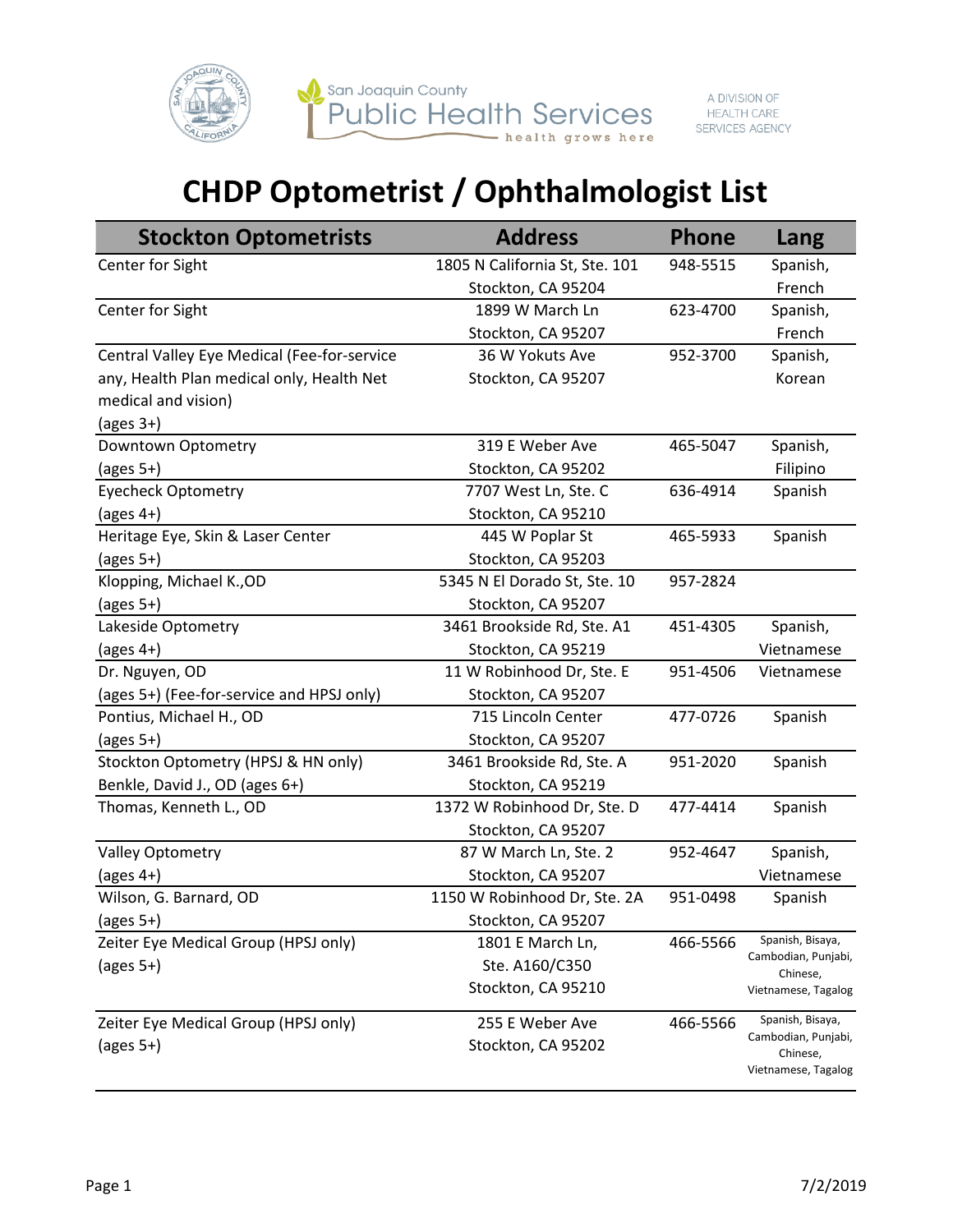

## **CHDP Optometrist / Ophthalmologist List**

| <b>Stockton Ophthalmologists</b>          | <b>Address</b>                 | <b>Phone</b> | Lang                            |
|-------------------------------------------|--------------------------------|--------------|---------------------------------|
| Center for Sight                          | 1805 N California St, Ste. 101 | 948-5515     | Spanish,                        |
|                                           | Stockton, CA 95204             |              | French                          |
| Central Valley Eye Medical (Medi-Cal any, | 36 W Yokuts Ave                | 952-3700     | Spanish,                        |
| Health Plan medical only, Health Net      | Stockton, CA 95207             |              | Korean                          |
| medical and vision)                       |                                |              |                                 |
| $\frac{1}{2}$ (ages 3+)                   |                                |              |                                 |
| Delta Eye Medical Group                   | 1617 Saint Mark's Plz, Ste. D  | 478-1797     | Spanish,                        |
| (HPSJ/diagnosis/diabetic only) (ages 6+)  | Stockton, CA 95207             |              | Cantonese                       |
| Heritage Eye, Skin & Laser Center         | 445 W Poplar St                | 465-5933     | Spanish                         |
| $\frac{1}{2}$ (ages 5+)                   | Stockton, CA 95203             |              |                                 |
| Zeiter Eye Medical Group (HPSJ only)      | 1801 E March Ln, Ste. C360     | 466-5566     | Spanish, Bisaya,                |
| $\frac{1}{2}$ (ages 5+)                   | Stockton, CA 95210             |              | Cambodian, Punjabi,<br>Chinese, |
|                                           |                                |              | Vietnamese, Tagalog             |
| Zeiter Eye Surgical Center (HPSJ only)    | 255 E Weber Ave                | 466-5566     | Spanish, Bisaya,                |
| $(\text{ages } 5+)$                       | Stockton, CA 95202             |              | Cambodian, Punjabi,<br>Chinese, |
|                                           |                                |              | Vietnamese, Tagalog             |
| <b>Lodi Optometrists</b>                  | <b>Address</b>                 | <b>Phone</b> | Lang                            |
| Henshaw, William C., OD (ages 3+)         | 801 S Fairmont Ave, Ste. 5     | 334-2020     |                                 |
|                                           | Lodi, CA 95240                 |              |                                 |
| Modern Optometric Eyecare (HPSJ only)     | 400 East Kettleman Ln, Ste. 18 | 333-2221     | Spanish                         |
| $\frac{2}{3}$ (ages 7+)                   | Lodi, CA 95240                 |              |                                 |

Molamphy, Michael J., OD (HPSJ and HN only) (Hrs: T/W/F 9:30am - 2:30pm) 315 W Pine St, Ste. 9 Lodi, CA 95240 747-3010 Spanish, Tagalog Zeiter Eye Medical Group (HPSJ only) (ages 5+) **Optometry and Ophthalmology** 421 S Ham Ln Lodi, CA 95242 466-5566 Spanish, Bisaya, Cambodian, Punjabi, Chinese, Vietnamese, Tagalog

| Lodi Ophthalmologists                     | <b>Address</b>            | <b>Phone</b> | Lang     |
|-------------------------------------------|---------------------------|--------------|----------|
| Delta Eye Medical Group                   | 521 S Ham Ln, Ste. A      | 334-5886     | Spanish  |
| (HPSJ/diagnosis/diabetic only) (ages 6+)  | Lodi, CA 95242            |              |          |
| <b>Manteca Optometrists</b>               | <b>Address</b>            | <b>Phone</b> | Lang     |
| Center for Sight                          | 1144 Norman Dr, Ste 102   | 823-1152     | Spanish  |
|                                           | Manteca, CA 95336         |              |          |
| Central Valley Eye Medical (Medi-Cal any, | 200 Cottage Ave, Ste. 102 | 239-5303     | Spanish, |
| Health Plan medical only, Health Net      | Manteca, CA 95336         |              | Korean   |
| medical and vision)                       |                           |              |          |
| $\frac{1}{2}$ (ages 3+)                   |                           |              |          |